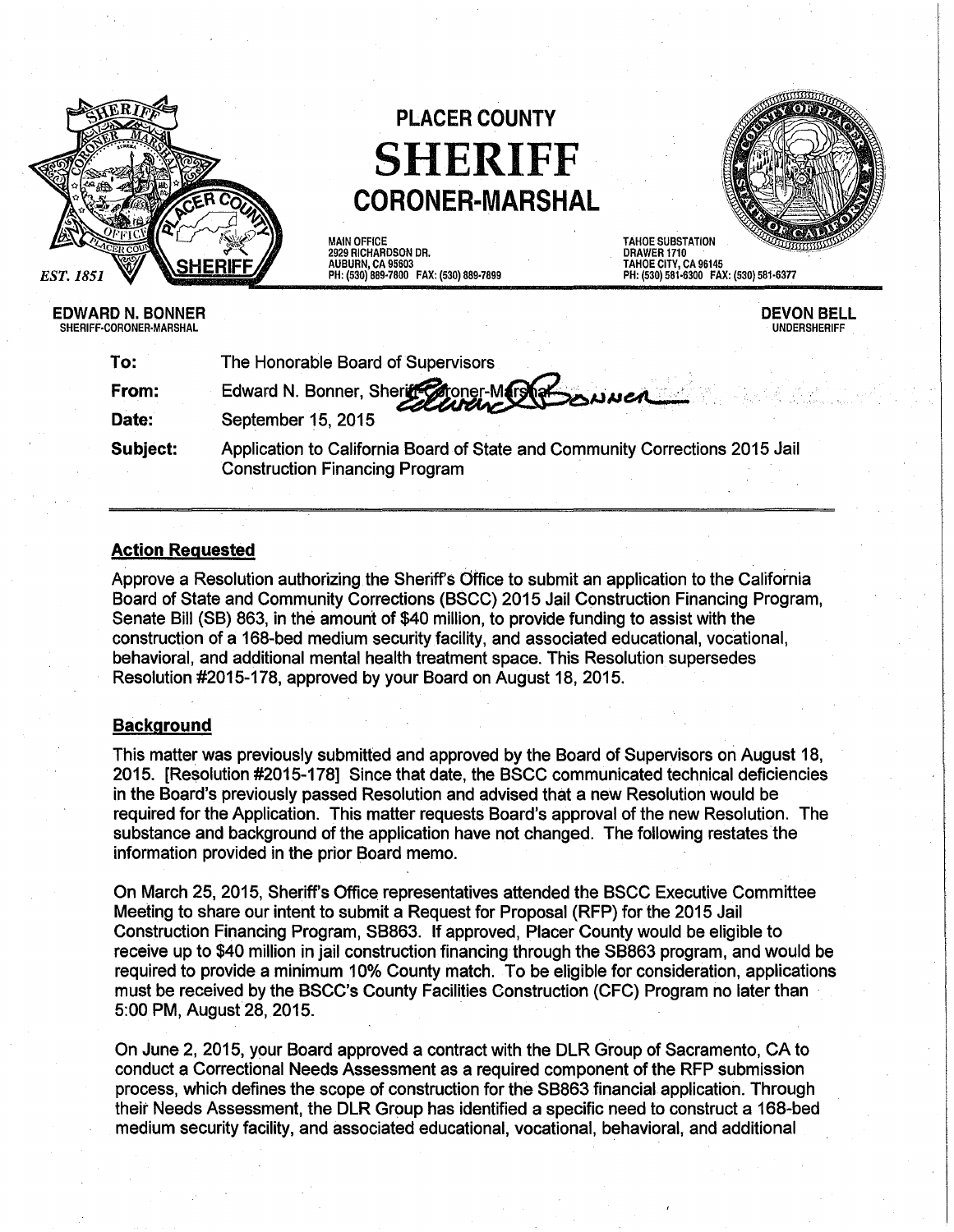mental health treatment space at the South Placer Jail (SPJ), located at the Bill Santucci Justice Center, a County owned parcel in Roseville, CA. Funds requested from the State will be used solely for the construction of the proposed 168-bed medium security facility and associated educational, vocational, behavioral, and additional mental health treatment space, and will include dedicated infrastructure. As a condition of SB863 funding, the project will be encumbered by the State for the term of the lease bond financing.

The Sheriff's FY 2015-16 Proposed Budget includes funding to open 180 previously constructed jail beds at SPJ, increasing the total number of jail beds in Placer County to a combined 912 beds at both facilities, with 492 located at the Auburn Jail (AJ), and 420 at SPJ. Should the County be successful in securing jail construction funding through SB863, the long-term plan for Corrections and Detention would be to construct the new 168-bed facility at SPJ, increasing jail beds at SPJ to 588, while closing approximately 296 beds at AJ, reducing jail beds in Auburn to 196. Under the proposed long-term plan, total jail beds in Placer County would be reduced by 128, from the current number of 912, down to 784, a reduction of approximately 14%. If successful in this more program-based Corrections and Detention approach, the Sheriff's Office anticipates experiencing operational efficiencies between the two facilities, with no additional staffing requirements.

The SB863 funding application is currently being prepared by Sheriff's Office staff, with assistance from the DLR Group, but has not yet been finalized. The completed application will be made available at the Clerk of the Board's Office once it becomes available.

#### **Fiscal Impact**

Total cost for the 168-bed construction project is estimated at \$44 million, with \$40 million anticipated to be provided through BSCC Jail Construction Financing, and a 10% required County Match of \$4 million from the Public Safety Operations Fund, Assigned-Contingencies.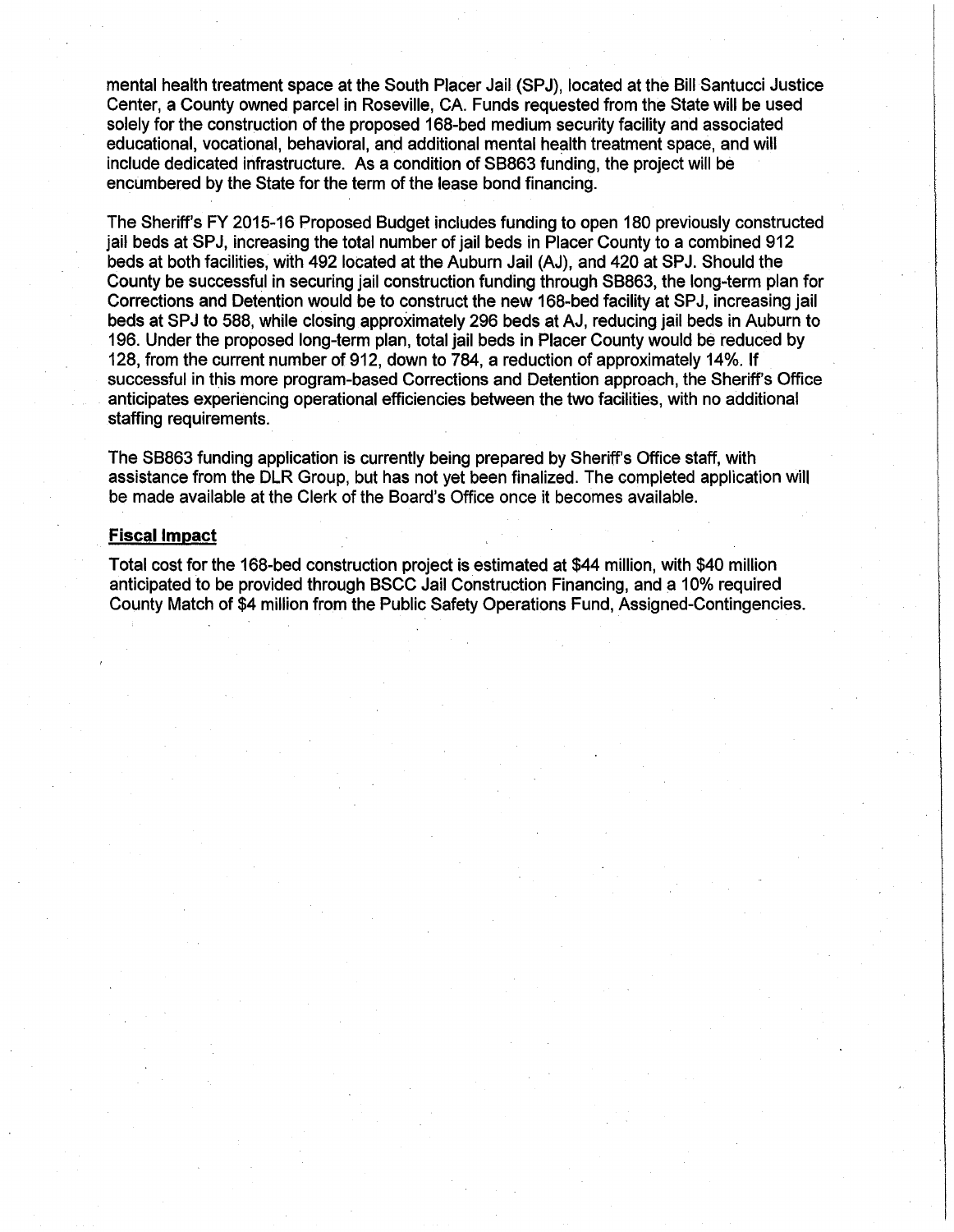## **Before the Board of Supervisors County of Placer, State of California**

In the matter of:

Resol. No:

A Resolution authorizing application to the California Board of State and Community Corrections 2015 Jail Construction Financing Program, SB863, in the amount of \$40 million, to provide funding to assist with the construction of a 168-bed medium security facility and associated educational, vocational, behavioral, and additional mental health treatment space.

The following Resolution was duly passed by the Board of Supervisors of the County of

Placer at a regular meeting held September 15, 2015 by the following vote on roll call:

Ayes:

Noes:

Absent:

Signed and approved by me after its passage.

Attest:

Chair, Board of Supervisors

Clerk of said Board

**WHEREAS, this Resolution supersedes Resolution #2015-178, approved by the Board** of Supervisors on August 18, 2015.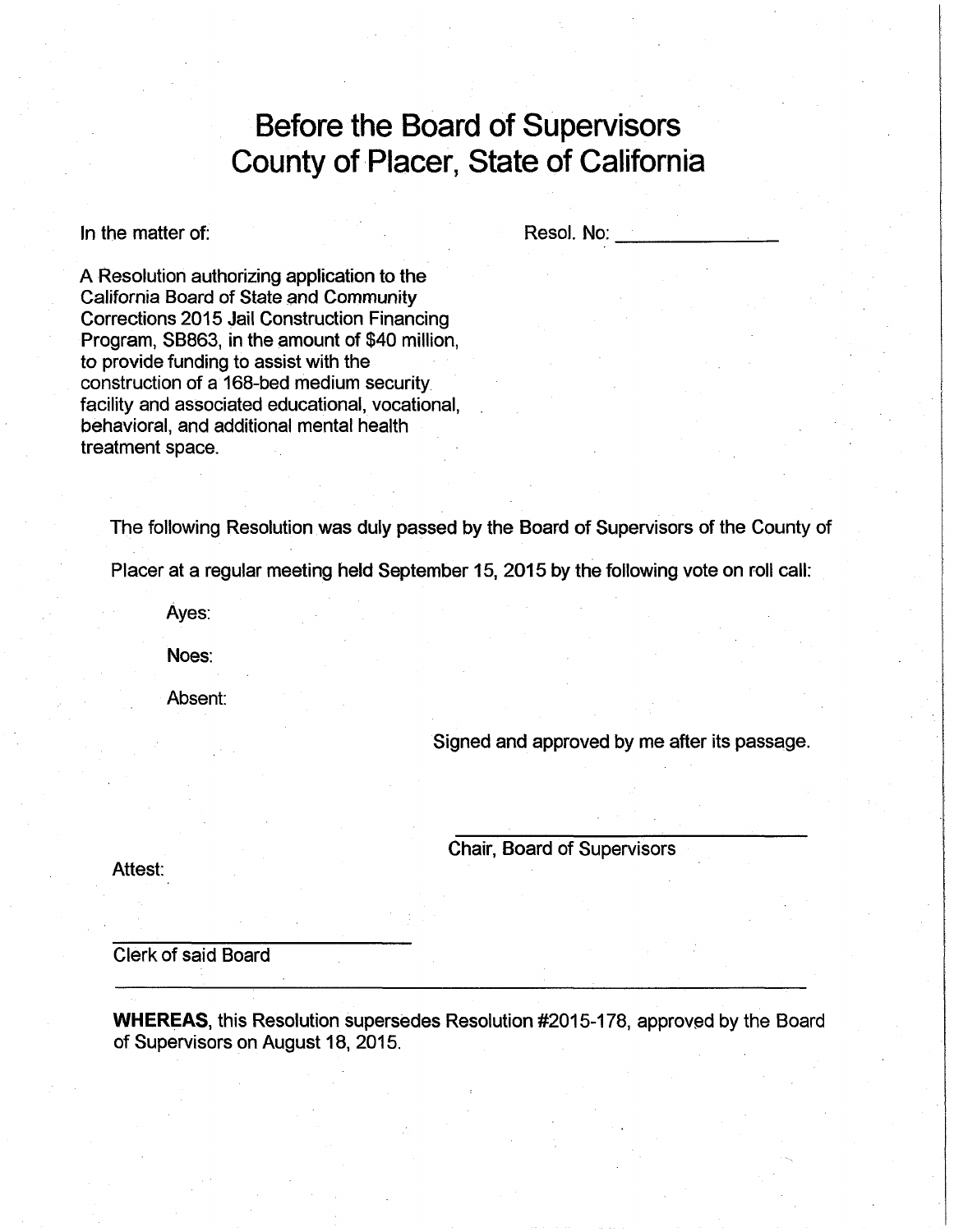**BE IT RESOLVED** by the Board of supervisors of the County of Placer, State of California, that this Board hereby authorizes the Sheriff's Office to submit an application to the California Board of State and Community Corrections 2015 Jail Construction Financing Program, SB863, in the amount \$40 million, to provide funding to assist with the construction of a 168-bed medium security facility and associated educational, vocational, behavioral, and additional mental health treatment space at the South Placer Jail (SPJ), located at the Bill Santucci Justice Center, a County owned parcel in Roseville, CA.

**BE IT FURTHER RESOLVED** that the Board of Supervisors hereby:

- A. Appoints Rob Unholz, Capital Improvements Program Manager, as the County Construction Administrator and Project Contact Person; Valerie Bayne, Administrative Services Manager, as the Project Financial Officer; and,
- B. Approves the forms of the project documents deemed necessary, as identified by the State Public Works Board (SPWB) to the BSCC, to effectuate the financing authorized by the legislation; and,
- C. Authorize the Chair to sign said.application, agreements and forms of the project documents, and submit for funding; and,
- D. Assures that the County will adhere to state requirements and terms of the agreements between the County, BSCC, and the SPWB in the expenditure of State financing and County match funds; and,
- E. Assures and authorizes an adequate amount of available matching funds to satisfy the county's contribution. The identified matching funds as detailed in the budget summary table submitted with the RFP are compatible with the states' lease revenue bond financing. County Cash Contribution Funds Are Legal And Authorized: The payment of the county cash contribution funds for the proposed adult local criminal justice facility project (i) is within the power, legal right, and authority of the County; (ii) is legal and will not conflict with or constitute on the part of the County a material violation of, a material breach of, a material default under, or result in the creation or imposition of any lien, charge, restriction, or encumbrance upon any property of the County under the provisions of any charter instrument, bylaw, indenture, mortgage, deed of trust, pledge, note, lease, loan, installment sale agreement, contract, or other material agreement or instrument to which the County is a party or by which the County or its properties or funds are otherwise subject or bound, decree, or demand of any court or governmental agency or body having jurisdiction over the County or any of its activities, properties or funds; and (iii) have been duly authorized by all necessary and appropriate action on the part of the governing body of the County. No Prior Pledge: The county cash contribution funds and the Project are not and will not be mortgaged, pledged, or hypothecated by the County in any manner or for any purpose and have not been and will not be the subject of a grant of a security interest by the County. In addition, the county cash contribution funds and the Project are not and will not be mortgaged, pledged, or hypothecated for the benefit of the County or its creditors in any manner or for any purpose and have not been and will not be the subject of a grant of a security interest in favor of the